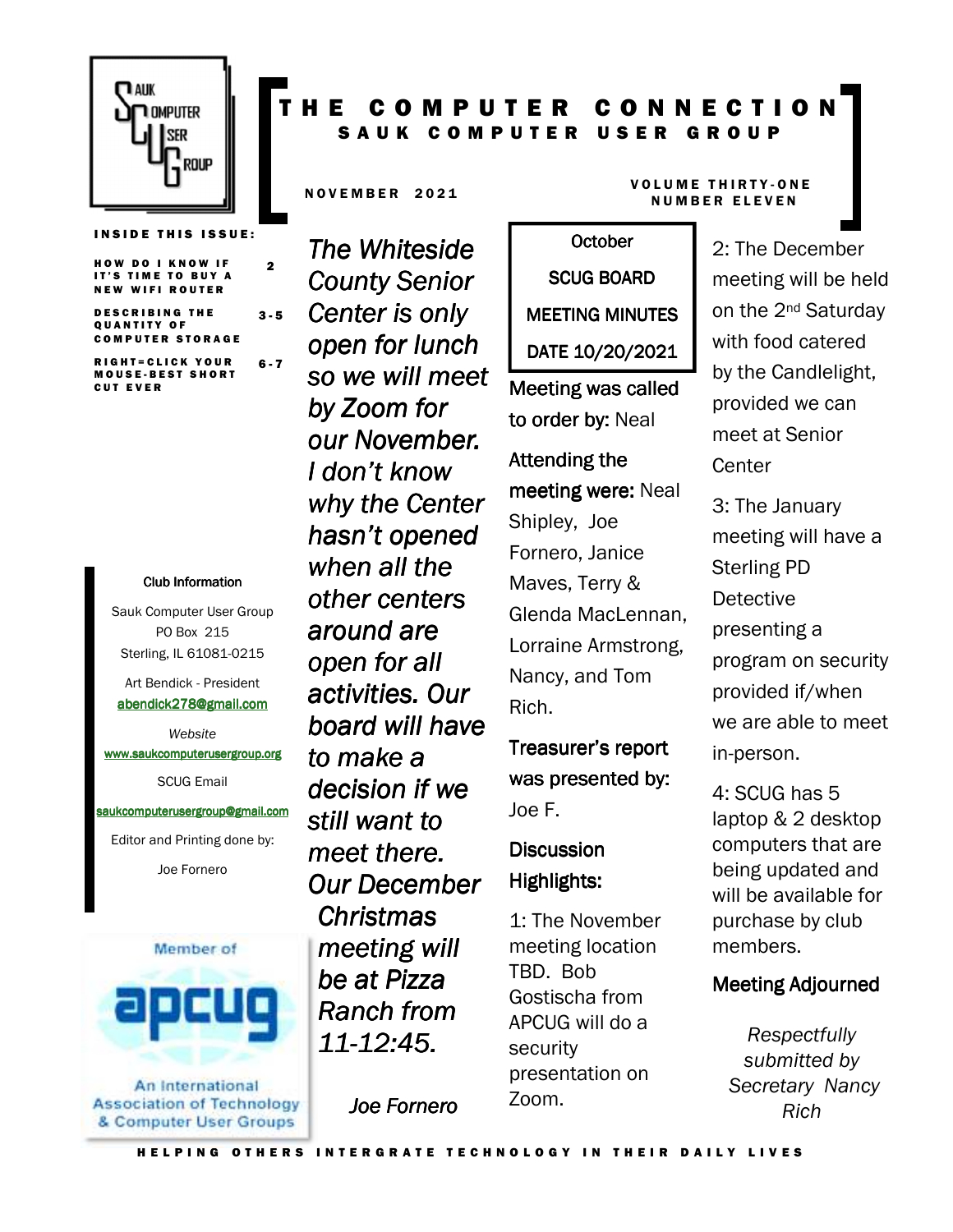Page 2

# How Do I Know When It's Time to Buy a New Wi-Fi Router? By Kurt Jefferson

Shortly before Halloween last year, I noticed my Internet connection was getting slower and slower. I would visit CKCS.org to check the latest newsletter. Then I would visit The Animal Rescue Site to give free food to shelter pets. The Animal Rescue Site | Click to Feed Rescue Animals (greatergood.com)

Molasses pours faster out of the bottle than my Internet service. So I ran the free Speedtest app on my Macs and iPad. My Internet speed was as fast as usual.

But the connection was problematic. Pages were relatively slow to load. Delivery of email was on the pony express route. I would open my email app, and new mail would eventually appear.

I considered what was going on and realized that my eight–year –old WiFi router might be the problem. Most folks don't realize the beating their routers encounter. They can get very warm and have to deal with interference from neighbors' signals, microwave ovens, and even wireless landline phones. In addition, electrical spikes in the home (when the refrigerator compressor kicks on or the dryer is running) can take a toll on the router, even if it's plugged into a surge protector.

After checking everything I

H E L P I N G O THE R S I N T E R G R A T E T E C H N O L O G Y I N T H E I R D A I L Y L I V E S

could think of, I ordered a new TP-Link router from Amazon (using smile.amazon.com, so CKCS gets a portion of what I'm paying Amazon.)

TP-Link is one of the top-rated routers, according to thewirecutter.com, one of my favorite review websites.

If you're wondering about your Wi-Fi router's performance, here are some signs your device is failing, according to robots.net:

> Slow Internet – If web pages are loading more slowly than normal, that's a telltale sign that your router is not up to par. robots.net recommends plugging an ethernet cable from your computer into the router (and turning Wi-Fi off on your desktop or laptop.) If the signal perks up and pages load much faster, that's a clear indication your router's performance is failing. If you are streaming a show and the website on your computer or app on your iPad rebuffers constantly (a circular arrow often turns on the screen when there's a signal problem), that's a sign all is not right in router-land.

Your router stops functioning altogether or the indicator lights stop glowing – This is an obvious indication that your router cannot function properly. But, of course, you want to check your internet service provider first to make



sure there's no outage in your neighborhood.

Overheating – This occurs more often than most people realize. robots.net writes, "Most routers, depending on the brand, are made from quality materials that can withstand minor impacts and heat. However, routers aging from three to five years and up can be damaged by heat. So, if you've been using your device longer than the mentioned average lifespan and it suddenly breaks down, perhaps its internal components are no longer working due to heat. When this happens, try to move your router to a place where the airflow is good or place a fan pointing at the device and see if it exhibits any difference. If not, it's about time to replace your router with a newer version."

*By Kurt Jefferson, Editor, Central Kentucky Computer Society https://www.ckcs.org lextown2 (at) gmail.com*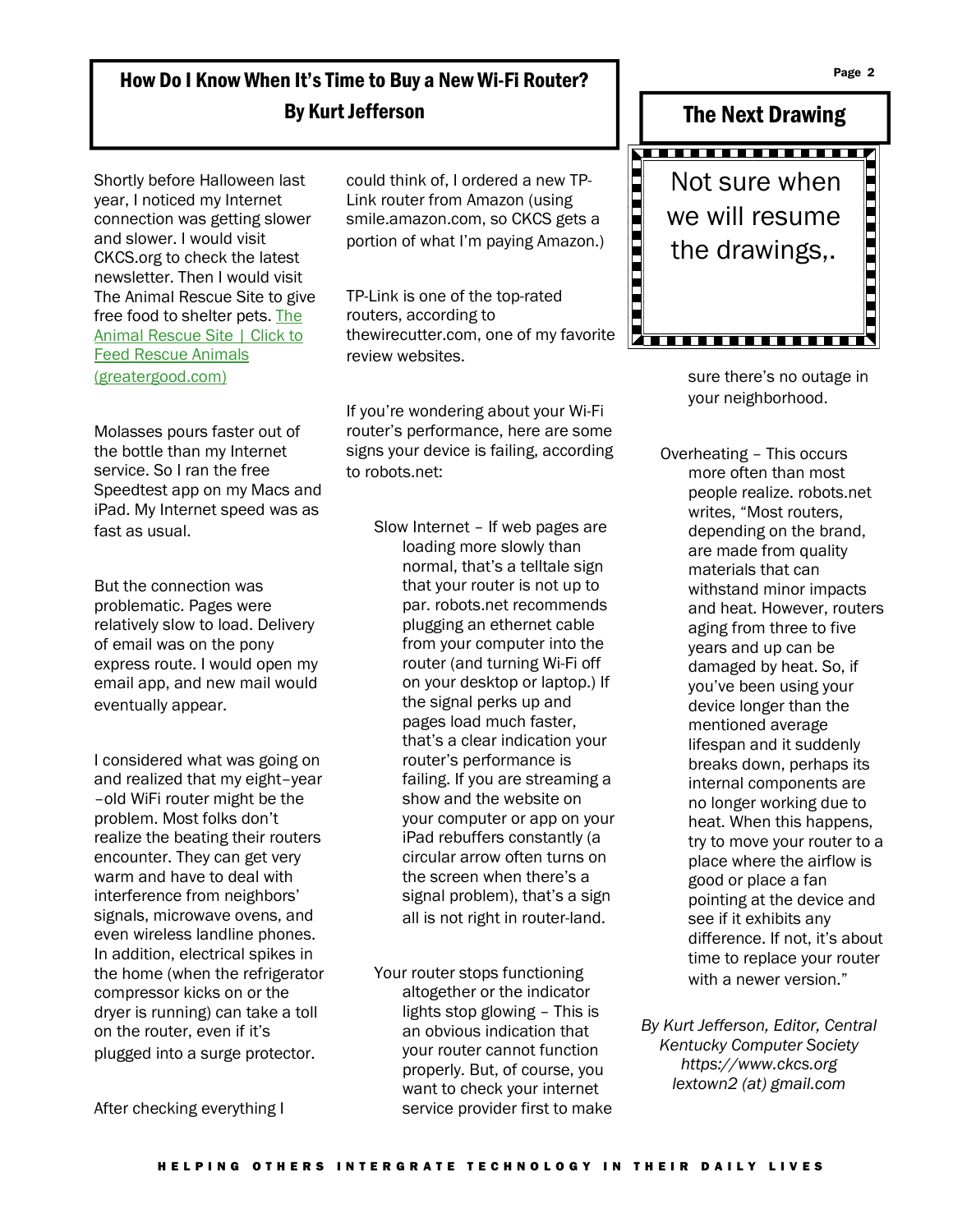### Describing the Quantity of Computer Storage By Joel Ewing

Computers can store data or information in several ways internally and on various media and storage devices. How we describe the capacity of this storage has evolved considerably over the last 70 years, which explains some of the inconsistencies found in usage.

One of the first things one used to be taught in Physics, even in High School, was that a number representing a measurement was useless (and counted as an incorrect answer) if not accompanied by the appropriate unit of measure. The unit of measure (g, kg, lb, nt, W, ft, m, km, etc.) was essential to define not only the true magnitude of the value but to distinguish among types of measure: weight, mass, force, energy, distance, charge, temperature, etc.

While all computers in common use today tend to have storage organized around the concept of a "Byte" or "character" containing 8 "bits" (base-2 binary digits), this was not always the case. Earlier computers had organizations based on decimal digits, on characters represented by less than 8 bits, on "words" containing some number of decimal digits (10), or on "words" containing some number of bits (12, 16, 32, 36, 48, 60).

For computers organized around decimal digits with memory locations addressed in decimal, one talked about memory having so many "K" digits or words of memory, where "K" was "1000" (no computers had enough memory yet for "M" to be an issue). If varying amounts of memory could be purchased, the physical memory sizes had to be manufactured in quantities that were round numbers in base-10. Machines with 20,000, 40,000, or 60,000 digit memory were described as 20K, 40K, or 60K machines.

Computers that were not organized around decimal digits addressed internal memory locations using a binary address, and this required that memory be manufactured in quantities that were round numbers in base-2. So you would have memory size increments of 1024 (210), 2048 (2 x 210 ), 4096 (4 x 210), 8192 (8 x 210), 16384 (16 x 210), etc.

Those that worked with such computers quickly tired of describing computer memory capacity in the cumbersome exact-decimal-value notation and adapted the shortcut of using K=1024= 2<sup>10</sup> so the above round numbers in binary could be expressed more simply as 1K, 2K, 4K, 8K, 16K. This was particularly convenient since even if your mind subconsciously saw these values "in decimal," you would only be off by 2.4%. Note that although this is a convenient notation, it is a "corrupted" usage of "K," which is a prefix derived from the Greek word for "thousand."

Computer storage other than central internal storage was a different matter. Disk storage and tape storage capacities were based on state-of-the-art recording techniques, choice of physical media dimensions, and recording densities. These factors produced capacities that tended to not be nice round numbers in either binary or decimal. Changing the definition of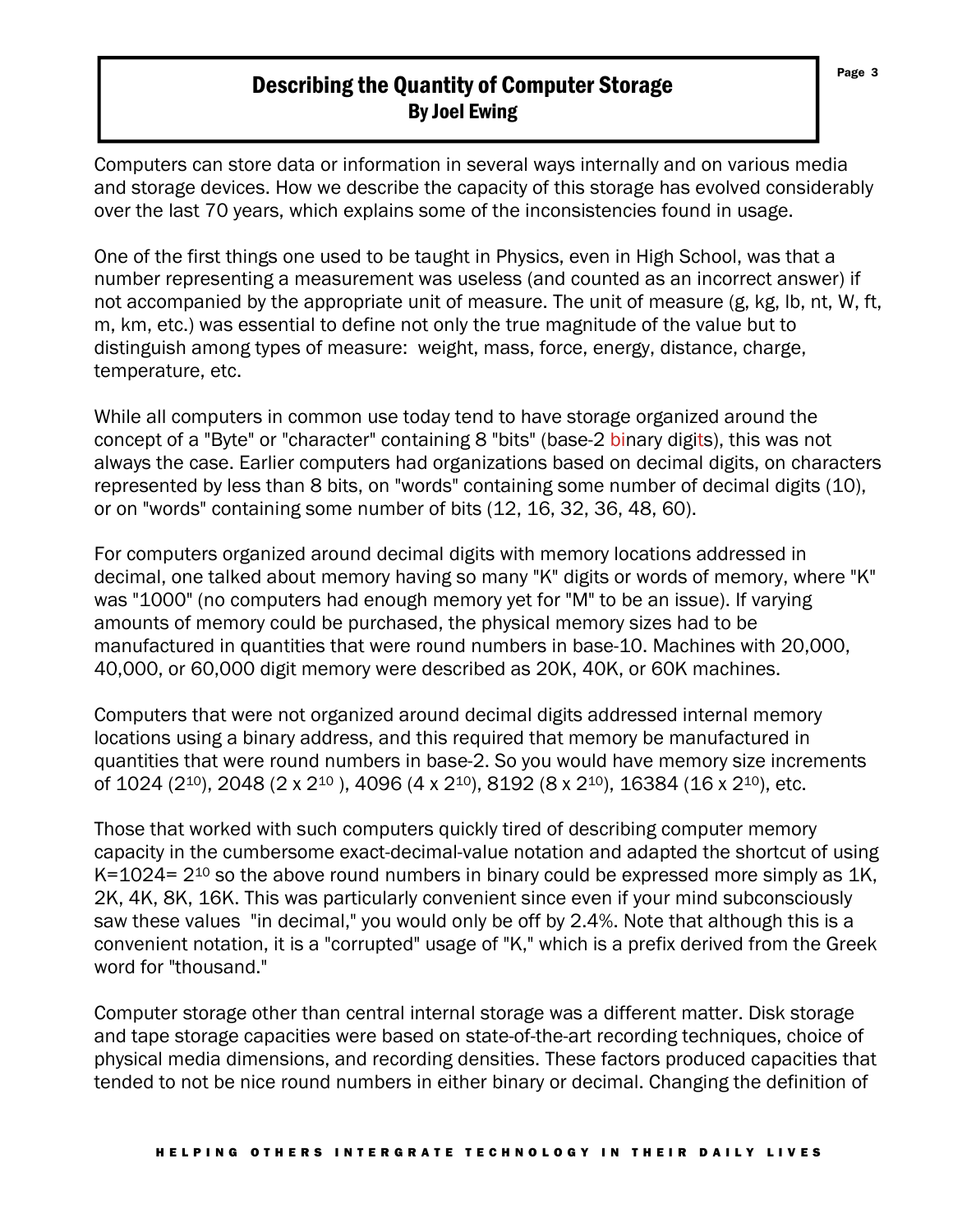# **Describing the Quantity of Computer Storage (cont.)** Page 4

"K" in this context provided no notational simplification, so in the context of disk and tape capacity, "K" continued to have its customary meaning of "1000".

As maximum available and affordable computer storage capacities increased, the above conventions were extended to include the prefixes of

M (mega), meaning  $10^6$  = 1,000,000 OR  $2^{20}$  = 1,048,576, depending on context G (giga), meaning  $10^9 = 1,000,000,000$  OR  $2^{30} = 1,073,741,824$ , depending on context T (tera), meaning 10<sup>12</sup> OR 2<sup>40</sup>, depending on context. and so on, for prefixes for powers of 103 higher than 1012.

Until the mid-1980s, the only people exposed to this prefix usage were the relatively small number of computer professionals who understood the conventions. The vast number of PCs and other computer devices that have become available over the last three decades have resulted in many computer users now being exposed to these conventions without the underlying knowledge of computer architecture to understand the context distinctions.

To eliminate this decimal/binary ambiguity, in December 1998, the International Electrotechnical Commission (IEC) approved an International Standard for names and symbols for prefixes for binary multiples for use in the fields of data processing and data transmission. That standard is recognized by NIST (U.S. National Institute of Standards and Technology – formerly known as the US Bureau of Standards) and can be found at https:// physics.nist.gov/cuu/Units/binary.html

By this standard, usages of prefixes K, M, G, and T where a power of 2<sup>10</sup> is intended should be replaced by Ki, Mi, Gi, and Ti, respectively. These abbreviations correspond to kilobinary. megabinary, gigabinary, and terabinary, and are pronounced as "kibi," "mebi," "gibi," and "tebi." So, 16 GB of RAM for a PC should more correctly be called 16 GiB of RAM. This would be spoken as "16 gibibytes" and mean 16 x 2<sup>30</sup> Bytes.

Getting people to adopt the newer non-ambiguous conventions has been a non-trivial exercise. After two decades, retail consumer hardware manufacturers are still frequently not observing it. You will find some computer software correctly using the new standards (system and file utilities in Linux), and some not (system and file utilities in Windows 10, which tends to report both RAM storage and Disk storage in "GiB," with both mislabeled as "GB"). That consumers are confused is evident when you see someone who erroneously believes that "GB" always means 230 for computers, or is just confused by Windows 10 misuse of "GB" complain that the capacity of his hard drive was exaggerated because he misinterpreted the manufacturers 500 GB to mean 500 GiB. I personally try to use the standard binary prefixes consistently where appropriate, both to avoid unnecessary ambiguity and to educate others about their existence.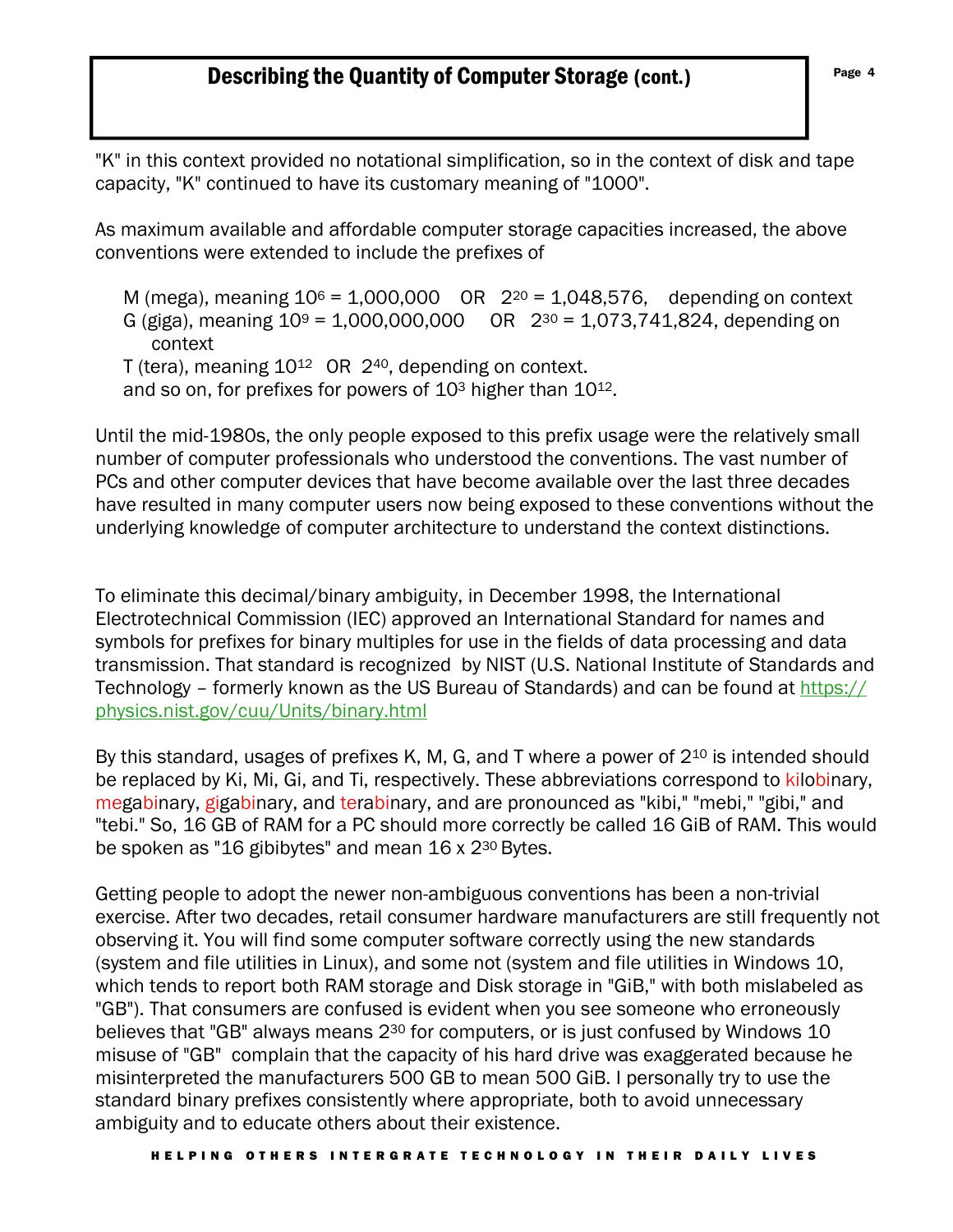If you are familiar with the conventions, it is clear when a retail PC advertises a RAM memory of "8 GB" that what they really mean is "8 GiB" because PCs use a computer architecture with binary memory addressing. It is similarly clear that a mechanical SATA Hard Drive advertising 1 TB of storage probably means it is close to, hopefully, a little over 1TB, and not 1 TiB, which would be 10% larger. Close but not exact because there is no reason why a physical device with varying physical track lengths should hit a capacity with a nice round decimal number.

Now in the case of a "240 GB" SSD solid-state drive, I am not certain what value is intended. Since there is discrete solid-state memory under the covers, no doubt the base storage inside the unit is really 256 GiB. But there also has to be a programmed computer processor inside that is emulating a SATA hard drive, so out of that 256 GiB, some memory must be used for the hard drive controller program, and some space taken for buffers and other data storage required for the hard drive emulation, and perhaps some space kept in reserve just in case marginal performance or failures are detected in some blocks of the memory, like having hidden alternate tracks on a mechanical hard drive that can transparently replace a failed physical track. After deducting the overhead for the device emulation, that could leave either 240 GB or 240 GiB usable storage for the emulated hard drive. I suspect they would mean the lower 240 GB in keeping with mechanical hard drive capacity conventions, but I am not 100% sure.

It ought to be possible to get RAM and PC manufacturers to use the more correct GiB in place of GB for RAM capacity. Hard drive and SSD manufacturers should specify their approximate capacity in both GB and GiB as well as the actual exact Bytes. While the current GB values are conventional usage, you still have the problem with neophytes seeing only a GB value and thinking it should be interpreted as GiB.

Another sloppy usage that drives me to distraction is hearing or reading someone describing his computer storage or speed as so many "gigs." So, he has "billions." Billions of WHAT? "G" is only a quantity multiplier, not a unit of measure! Without the correct units, the number is meaningless. This misuse is particularly confusing in the area of data transmission speeds, where units of both "bits per second" and "Bytes per second" are in common us

> *By Joel Ewing, President, Bella Vista Computer Club June 2021 issue, Bits & Bytes www.bvcomputerclub.org president (at) bvcomputerclub.org*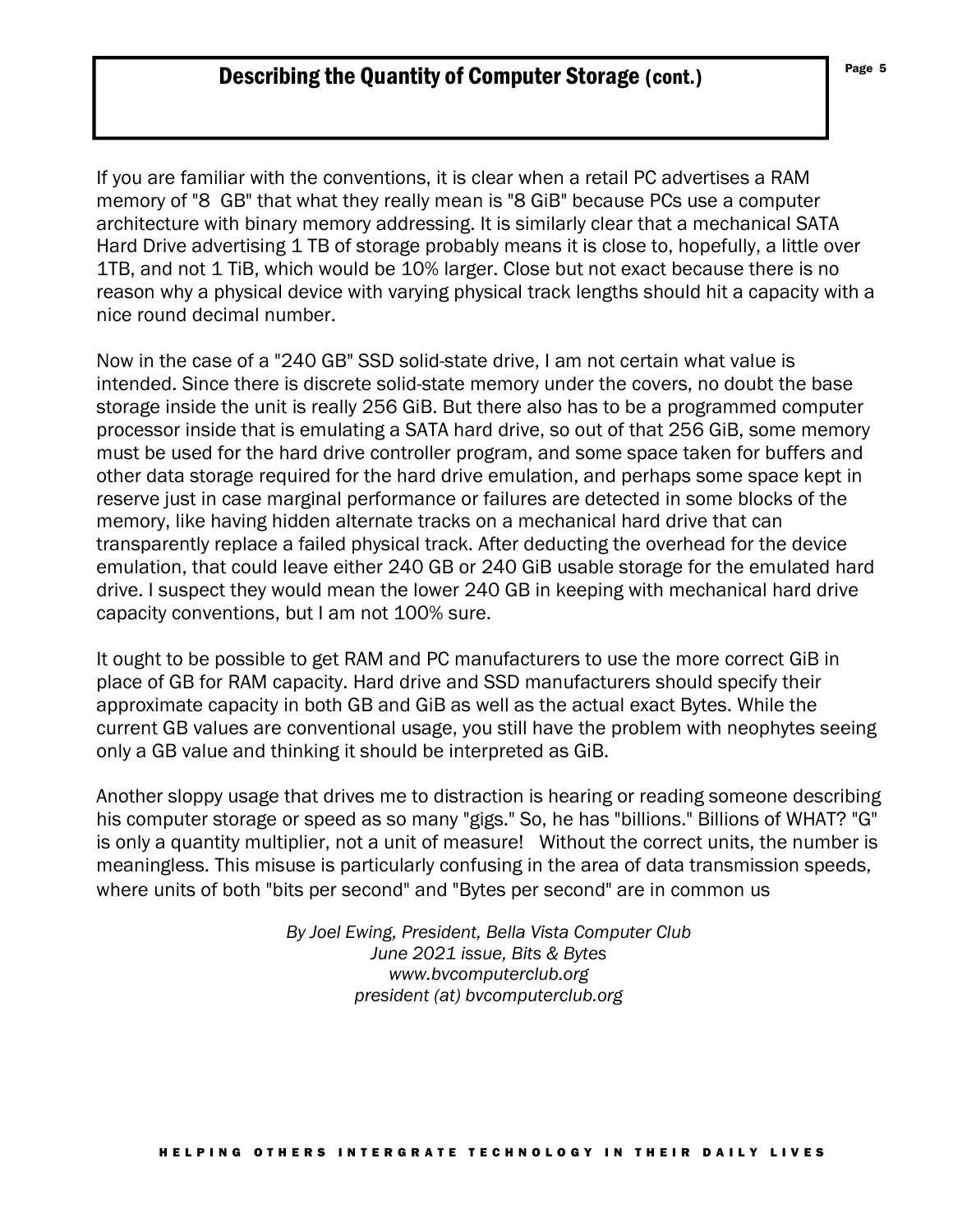# Right-Click Your Mouse - Best Shortcut Ever!

### By Jim Cerny

If you are not familiar with the power of RIGHT-clicking your mouse, you are in for a great Windows tip to help you in almost every place on your computer. Of course, everyone should be familiar with LEFT-clicking the mouse to select things and options. Computer instructions say "click on" this or that, and it is understood that they mean LEFT click. But the RIGHT mouse button is also a big help, and instructions should always specify "RIGHT-click" when you are to use that button.

So, what does "right-clicking" your mouse do on Windows? Well, and this is the core of this article; right clicking your mouse on anything makes a menu of options appear for that item. This works for almost anything you can see on your Windows monitor. So let's look at a few examples for you to try to show you what a helpful shortcut this can be for you.

Place your mouse arrow (cursor) anywhere on your desktop screen (on an empty area, not an icon). Now right-click your mouse, and you will see a menu appear of choices or commands for what you can do with your desktop. For example, you will see options such as "View," which allows you to change how you view what is on your desktop. Or "Sort by," which gives you options for sorting what is on your desktop. If you don't know what a command or option does, ask Google.

For another example, place your mouse arrow on a BLANK area on your Taskbar at the bottom of your Windows desktop screen. Now right-click, and you will see options of what you can do with your Taskbar – such as locking or unlocking the Taskbar, arranging open windows on your screen, and more. You can even LEFT click on "Taskbar settings" to go directly to the Taskbar settings options. So have fun and TRY something! (Remember to always use a LEFT mouse click to select a menu option).

For a third example, let say you are editing text in a document. First, drag your mouse over some text to highlight it (this is "selecting" the text you want to work with). Now right-click on the highlighted text, and viola, you see options of what you can do with that text. You can select "cut," "copy," or "paste," for example, or change the font or make it a new paragraph.

Page 6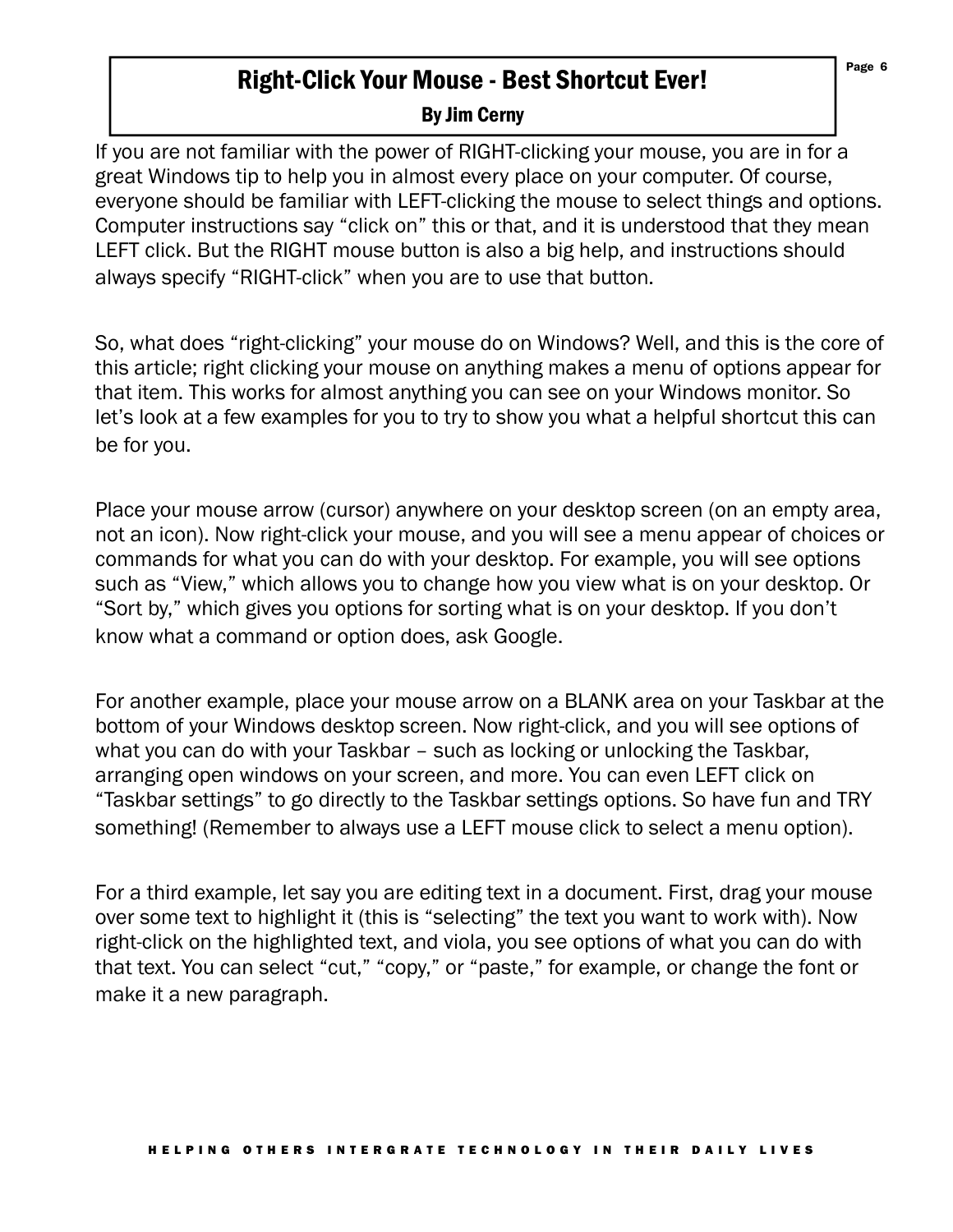# Right-Click Your Mouse - Best Shortcut Ever! (cont.)



If you have not realized the power of right-clicking your mouse, then you should be saying a big "WOW, this is so cool!" Now you can have some fun trying right-clicks anywhere and everywhere. Try right-clicking on an icon, a cell in a spreadsheet, a file or folder name in File Explorer, or a photo on the internet. You do not have to select an option on the menu that appears; left click somewhere else, and the menu will disappear, and nothing will happen. So, you won't change a thing to look at and explore. Right-clicking is a great shortcut that will save you time searching for many options or choices. Most apps (applications, programs, etc.) will also provide rightclick menus too. Why not give it a try? You have nothing to lose but a click

> *By Jim Cerny, Help Desk Host Sarasota Technology Users Group August 2021 issue, STUGMonitor www.stug.org jimcerny123 (at) gmail.com*

Page 7